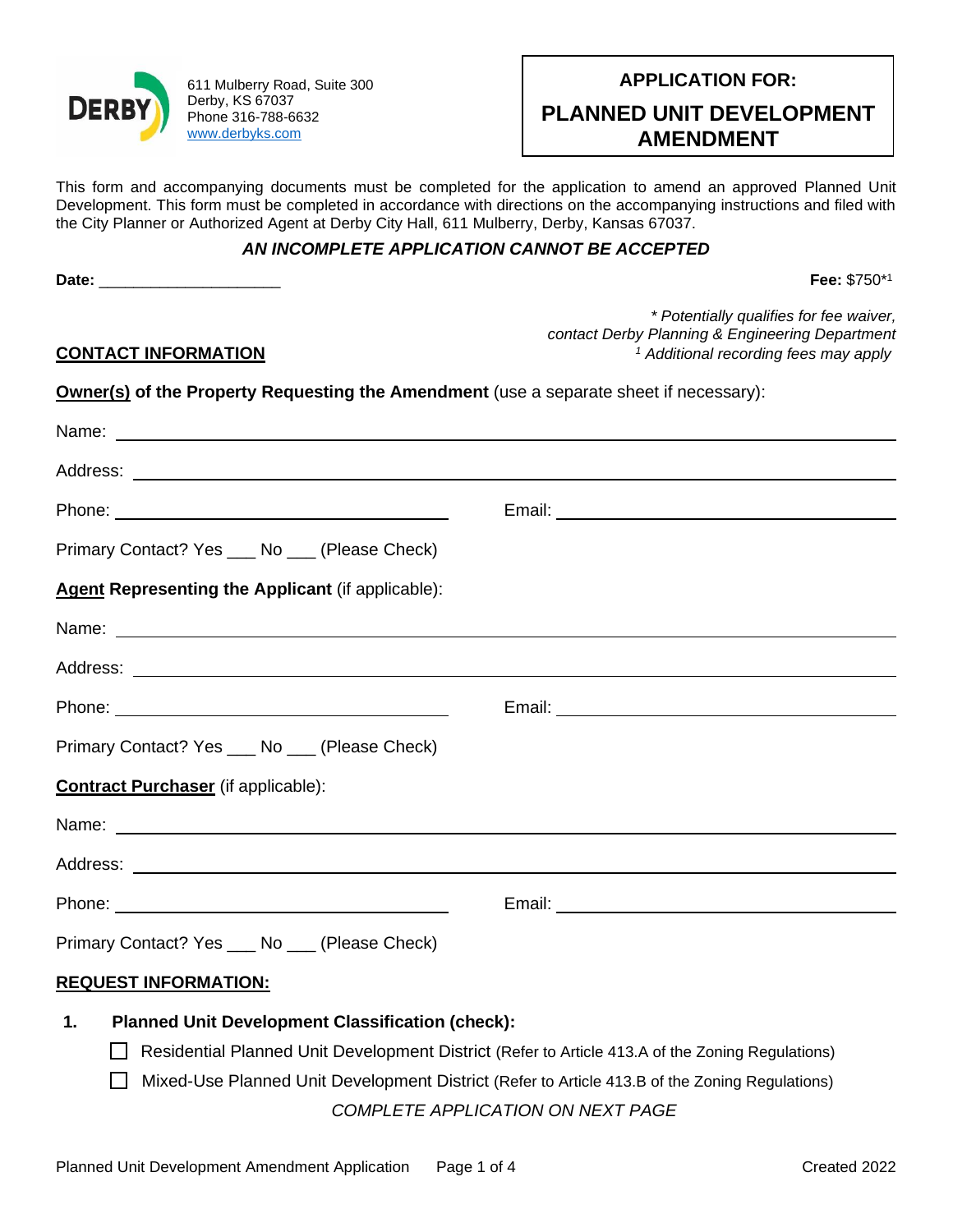**2. Describe the purpose of the amendment request or provide a separate written statement:** 

| 3.       | <b>Location:</b>                                                                                                                                                                                                                                                                                                                                                                      |                                     |
|----------|---------------------------------------------------------------------------------------------------------------------------------------------------------------------------------------------------------------------------------------------------------------------------------------------------------------------------------------------------------------------------------------|-------------------------------------|
|          |                                                                                                                                                                                                                                                                                                                                                                                       |                                     |
|          |                                                                                                                                                                                                                                                                                                                                                                                       |                                     |
|          | c. If Property is not platted, a metes and bounds description and location map shall be provided with<br>this application. A planned unit development request will not be officially approved until subject<br>property/properties have been platted.                                                                                                                                 |                                     |
| 4.       | <b>General Information:</b>                                                                                                                                                                                                                                                                                                                                                           |                                     |
|          |                                                                                                                                                                                                                                                                                                                                                                                       |                                     |
|          |                                                                                                                                                                                                                                                                                                                                                                                       |                                     |
|          |                                                                                                                                                                                                                                                                                                                                                                                       |                                     |
| 5.       | <b>Development Plan:</b> A development plan shall accompany this application. Please see attached                                                                                                                                                                                                                                                                                     |                                     |
|          | instructions for specific requirements.                                                                                                                                                                                                                                                                                                                                               |                                     |
| 5.<br>6. | 3. They have been advised of the fee requirements established and that the appropriate fee is herewith<br>tendered.<br>4. This application is accompanied by a current ownership list certified by an abstractor for the notification<br>area.<br>That all documents are attached hereto as noted in the instructions.<br>This application cannot be processed unless it is complete. |                                     |
|          | Property Owner(s)                                                                                                                                                                                                                                                                                                                                                                     | Date                                |
|          | Agent (if applicable)                                                                                                                                                                                                                                                                                                                                                                 | Date                                |
|          | Contract Purchaser (if applicable)                                                                                                                                                                                                                                                                                                                                                    | Date                                |
|          | <b>OFFICIAL USE ONLY</b>                                                                                                                                                                                                                                                                                                                                                              |                                     |
|          | Fee $OR$    <br>Fee Waived                                                                                                                                                                                                                                                                                                                                                            |                                     |
|          | Certified Ownership List                                                                                                                                                                                                                                                                                                                                                              |                                     |
|          | Development Plan                                                                                                                                                                                                                                                                                                                                                                      |                                     |
|          | This application has been checked and found to be complete and accompanied by the required<br>documents and the appropriate fee.                                                                                                                                                                                                                                                      |                                     |
|          | City Planner or Authorized Agent                                                                                                                                                                                                                                                                                                                                                      | <stamp date="" received=""></stamp> |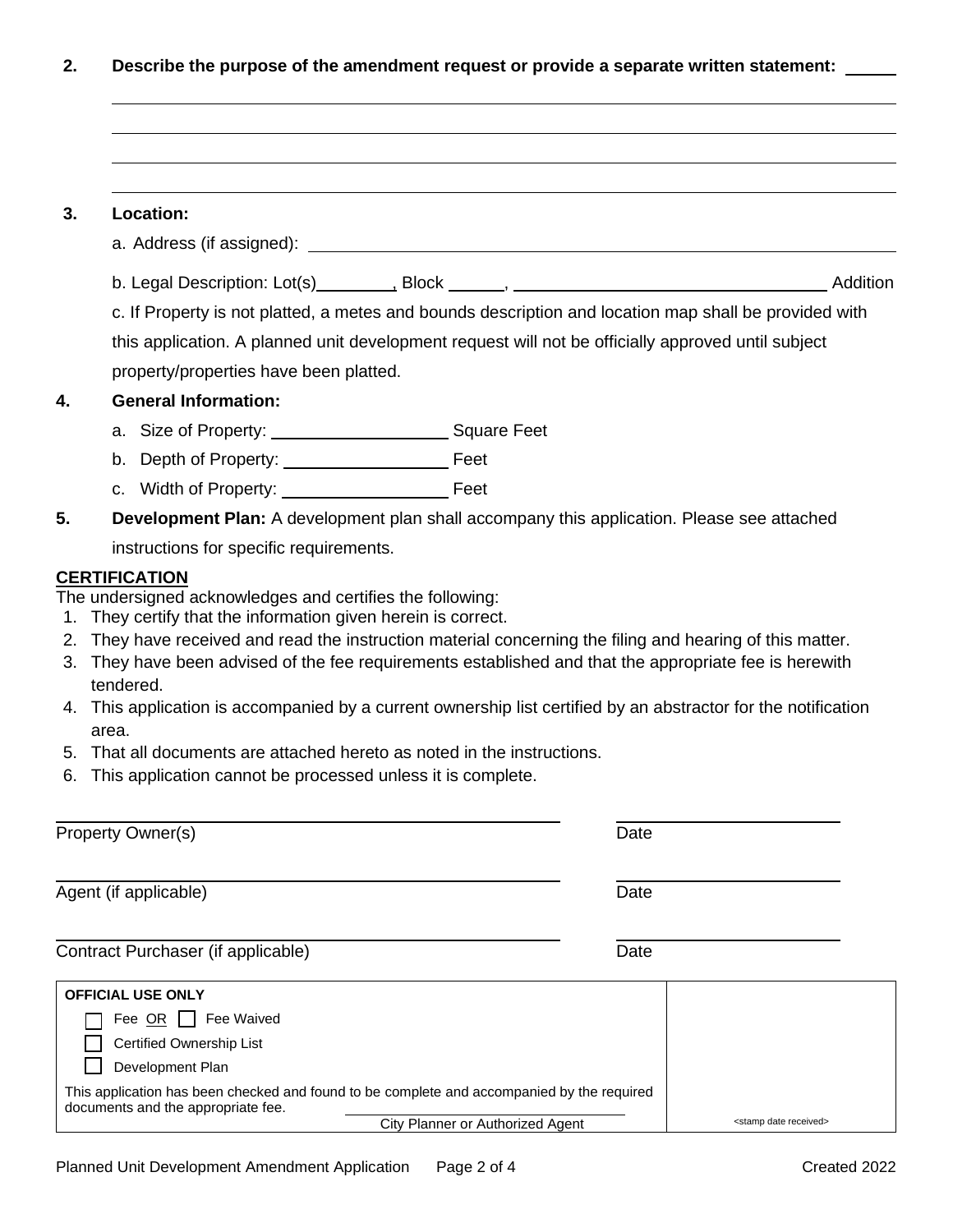## **INSTRUCTIONS FOR A**

## **PLANNED UNIT DEVELOPMENT DISTRICT**

1. **Application:** The application must be completed and signed by all owners of record of the application area.

In order for an application to be scheduled, it must be filed with the City Planner or Authorized Agent, by one of the specific "closing dates" established by the Planning Commission. A copy of the "closing dates" may be obtained upon request.

All planned unit development applicants are encouraged to meet with applicable City staff prior to filing an application. The purpose of the pre-application conference is to provide staff and the applicant an opportunity to discuss all forthcoming steps and any other applications or steps that may be necessary prior to commencement of a specific building project.

- 2. **Legal Description:** The legal description for the property subject to the PUD amendment application must be accurate. If it is discovered during the processing of the application that the legal description submitted on the application is unclear or incorrect, then this may delay processing of the application. Should it be discovered that the legal description included as part of public notices is inaccurate, the Zoning Administrator may declare that notices are null and void and that the notification process, required by State Law, must be started over again. This will necessitate the repayment of the application fee. In this regard, at least 20 days must elapse between the date the legal notice is published and the public hearing date. Also, at least 20 days must elapse between the date of mailing notices to persons listed on the ownership list and the hearing date.
- 3. **Ownership List:** Applicants must submit a current ownership list certified by a licensed land abstractor. The ownership list shall include names, mailing addresses and zip codes of all landowners within 200 feet of the boundary of the area described in the application if within the city limits. If such area is located adjacent to the city limits, the ownership list, in addition to the 200 feet inside the city limits, shall also provide the names, mailing addresses and zip codes of all landowners extending 1,000 feet into the unincorporated area
- 4. **Fee:** The amendment application must be accompanied by a filing fee of \$750.00. An amendment to an approved planned unit development may qualify for a fee waiver, contact Derby Planning & Engineering department for more information.
- 5. **Public Hearing Sign:** A sign advertising the date, time, location, and purpose of the public hearing shall be posted on the property subject to rezoning a minimum of 20 days prior to the public hearing date. The sign shall remain onsite and continually displayed for the general public's viewing until after the public hearing.
- 6. **Development Plan:** The amendment application must be accompanied by a development plan. Please use the attached checklist to complete the required development plan(s) and associated documents.
- 7. **Additional Information**: Additional information and documents such as photographs, renderings, drawings, exhibits, site layout plans, or other reports may be submitted and/or required by the City Planner or Authorized Agent along with the application and ownership list. Such materials will be made a part of the case file and become public record.